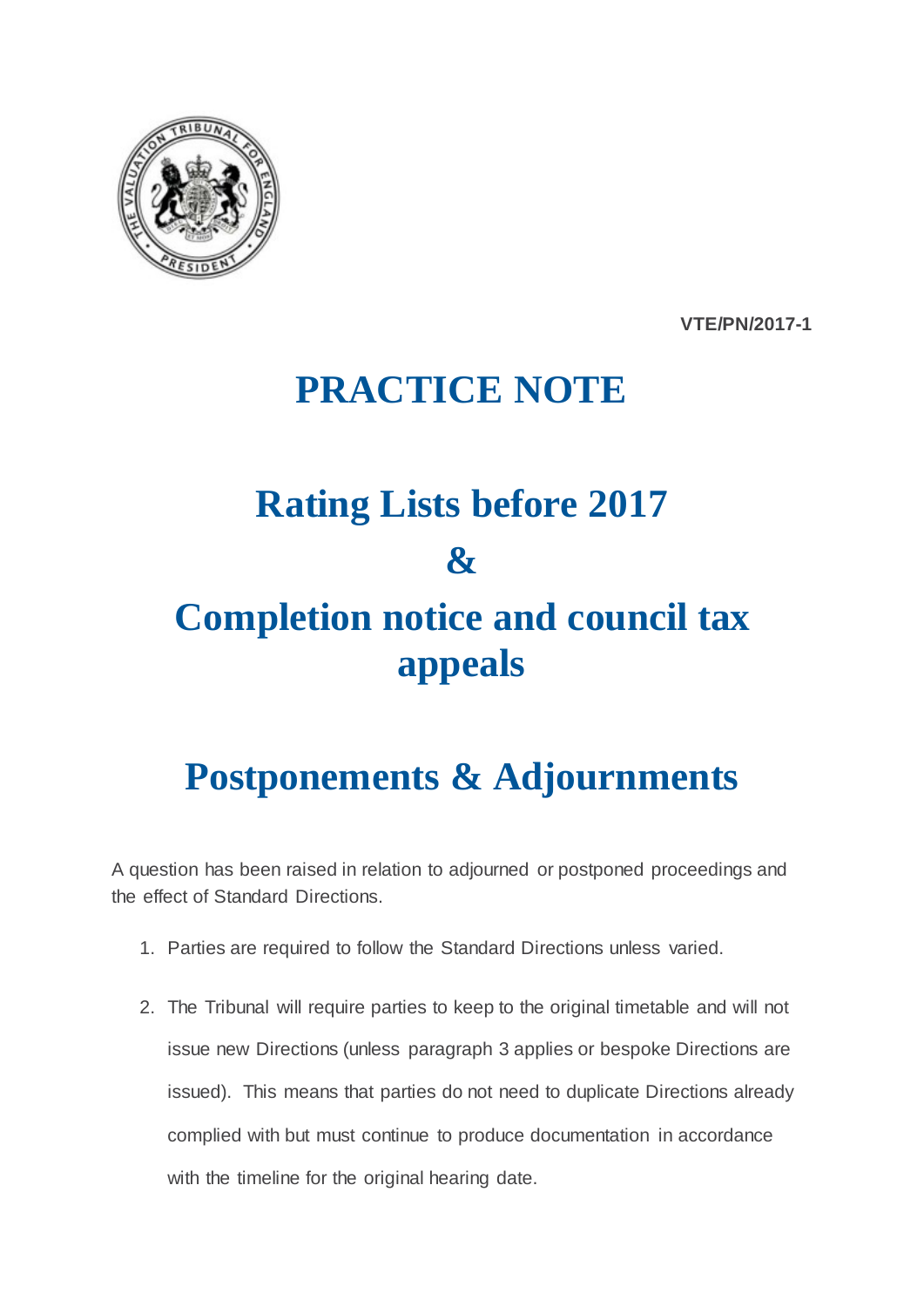- 3. Where an appeal is postponed prior to the first Direction date passing a new Standard Direction will be issued with a new notice of hearing (in other words the timetable will start afresh).
- 4. Where an appeal is postponed after the parties have complied with some or all of the Directions there is no need to replicate the requirements of a Direction unless the parties have further evidence or argument to add to proceedings. Where that occurs, application must be made to the Tribunal and copied to the other party upon receipt of the new hearing date (as no new Standard Direction will be issued). The application must set out details of the evidence or argument that they wish now to include and the reasons why it was not provided at the appropriate time. Where new evidence or argument is allowed by the Tribunal the other party will, by Direction, be given an opportunity to produce rebuttal evidence or argument.
- 5. Where an appeal is postponed and a party has failed to comply with the original timetable a new notice of hearing will be issued without a further Standard Direction. If a party wishes to remedy an earlier failing they must make application to the Tribunal which must be copied to the other party. Where the Tribunal allows a party to remedy a defect the other party will, if appropriate, be provided with an opportunity to address this amendment to the proceedings through a Direction.
- 6. Where an appeal is adjourned at a hearing the Tribunal may issue new bespoke Directions if further evidence or argument is required by either or both parties. Where no further evidence or argument is to be entertained by the Tribunal a new hearing notice without an amended Direction will be issued